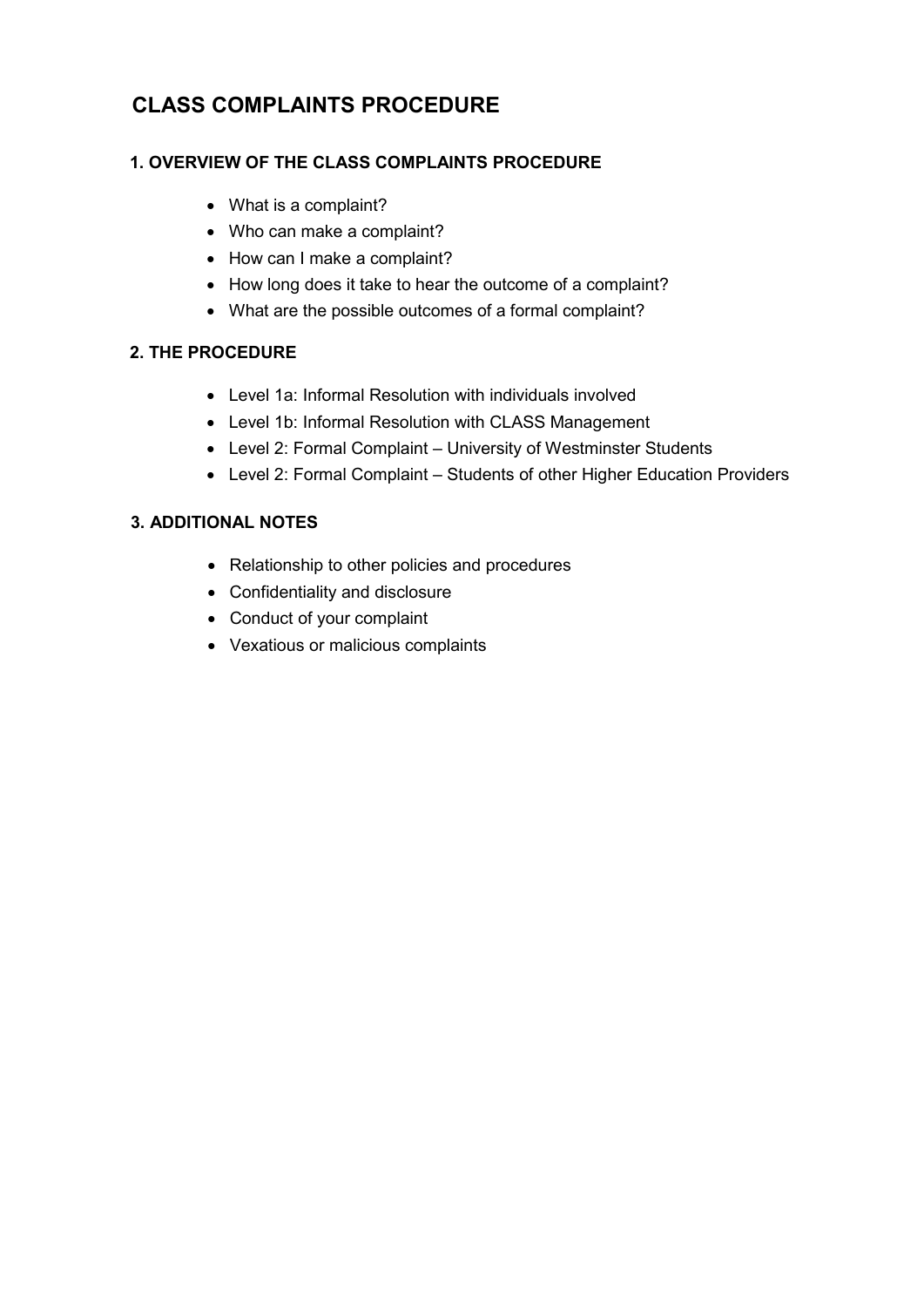# **OVERVIEW OF THE CLASS COMPLAINTS PROCEDURE**

Your experience at the Central London Assessment Services (CLASS), within the University of Westminster, is of paramount importance to us and we are committed to providing a high quality of service at all times and in all areas and activities. However, if you ever feel that the quality of service delivery falls short of what may reasonably be expected, the Student Complaints Procedure details how best to raise and resolve issues.

Any complaints or concerns you raise will be treated sensitively and, wherever possible, we will try to deal with complaints informally and quickly between the parties concerned. We are committed to ensuring equality of opportunity for disabled students, so if you have a disability, we will take this into account when applying these policies and procedures and will make reasonable adjustments to them as appropriate.

When raising a formal complaint, there are different procedures for those customers registered as students at the University of Westminster and those who are registered at other Higher Education Providers (HEPs).

It is important to note that CLASS distinguishes between complaints and recommendation disputes, and there are separate procedures attached to each.

#### **WHAT IS A COMPLAINT?**

A complaint is any expression of dissatisfaction with the standard of services provided by the CLASS or its agents, or with the actions or lack of actions by CLASS, its agents, staff or students. Any complaint against a named individual will be addressed as a complaint against the University of Westminster.

Grounds for complaint might include:

- Dissatisfaction with the standard of service provision (e.g. assessment arrangements, failure to meet stated response times)
- Issues of inappropriate conduct by students or staff

Note: The complaints procedure may not be used to address issues related to needs assessment recommendations. Please refer to the CLASS Needs Assessment Recommendation Policy, at the end of this document, for further information.

#### **WHO CAN MAKE A COMPLAINT?**

The CLASS Student Complaints Procedure applies to all students using the DSA Needs Assessment Service, regardless of whether the Needs Assessment took place on University premises, at another University or in the student's home.

If you have booked or have undertaken a needs assessment and wish to make a complaint through this procedure, you must do so **within thirty days** of the issue or problem arising.

In all cases you must submit the complaint yourself. If you require an advocate to act on your behalf, written and signed evidence of their authority to act should be provided.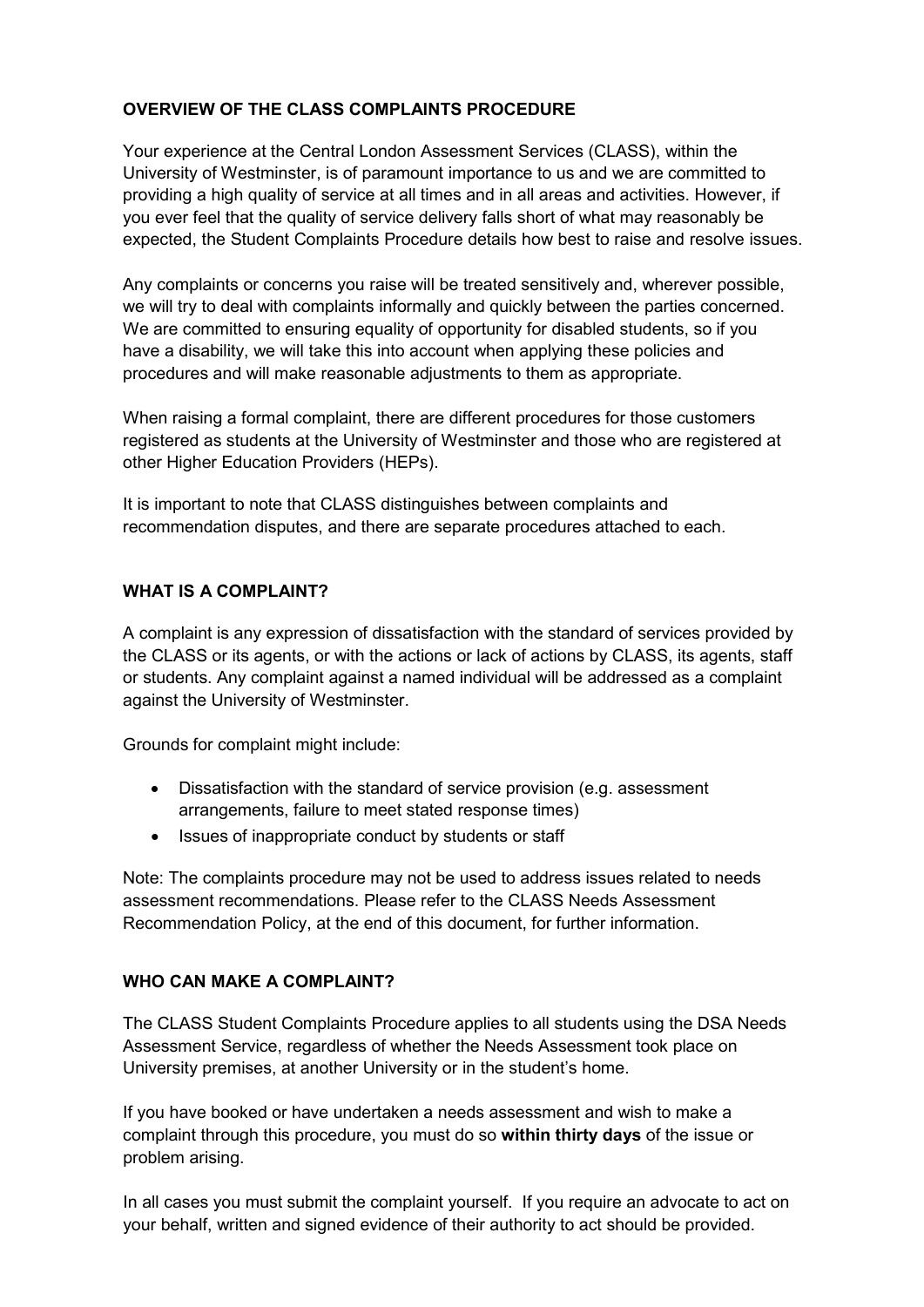Anonymous complaints will not be investigated under this complaints procedure.

#### **HOW CAN I MAKE A COMPLAINT?**

There are a number of ways to make your concerns heard and most problems can be resolved early on and informally with the relevant parties. Bear in mind that whatever your concern or complaint, it is important that you raise it with us promptly, so that it can be addressed and an appropriate solution found as soon as possible.

If you have a particular complaint we recommend that, in the first instance, you raise this informally with an appropriate member of staff (Level 1a of the complaints procedure, outlined below). If this does not resolve your issues, you should proceed to raise it informally with the Manager, Assistant Manager or their nominee (Level 1b of the complaints procedure).

If the issue or problem cannot be resolved informally in this way, you will need to move to the next, formal stage of the complaints procedure summarised below.

At each level of the process, we will provide or confirm our response to you in writing (which may include emails). An informal resolution can be agreed at any point and if you wish to withdraw your complaint or withdraw from the process, you may also do so at any time.

**Level 1a:** Informal Resolution with parties concerned.

**Level 1b:** Informal Resolution with the Manager, Assistant Manager, or their nominee.

**Level 2: Registered University of Westminster Students** – Use the University of Westminster [Formal Complaints](https://www.westminster.ac.uk/sites/default/public-files/general-documents/Student-complaints-procedure.pdf) procedure.

**Level 2: Students attending other institutions –** Formal Complaint to the Associate Director of Commercial Services, for investigation and decision.

At the end of the process a Completion of Procedures Letter will be issued which summarises the outcome of your complaint.

#### **HOW LONG DOES IT TAKE TO HEAR THE OUTCOME OF A COMPLAINT?**

The duration of the process depends on the level to which the complaint is escalated. A complaint that involves a full-scale investigation should normally be dealt with within four months, with each level having its own timescale, as detailed in the following section, 'The procedure'.

**Important:** To ensure that you receive all complaints-related correspondence sent to you, it is vital that the postal and email addresses you provide on the Formal Complaints Form are up-to-date. We will assume that correspondence sent to the addresses provided has been received by you. While dealing with your case we will contact you at the email address you have given, unless otherwise requested.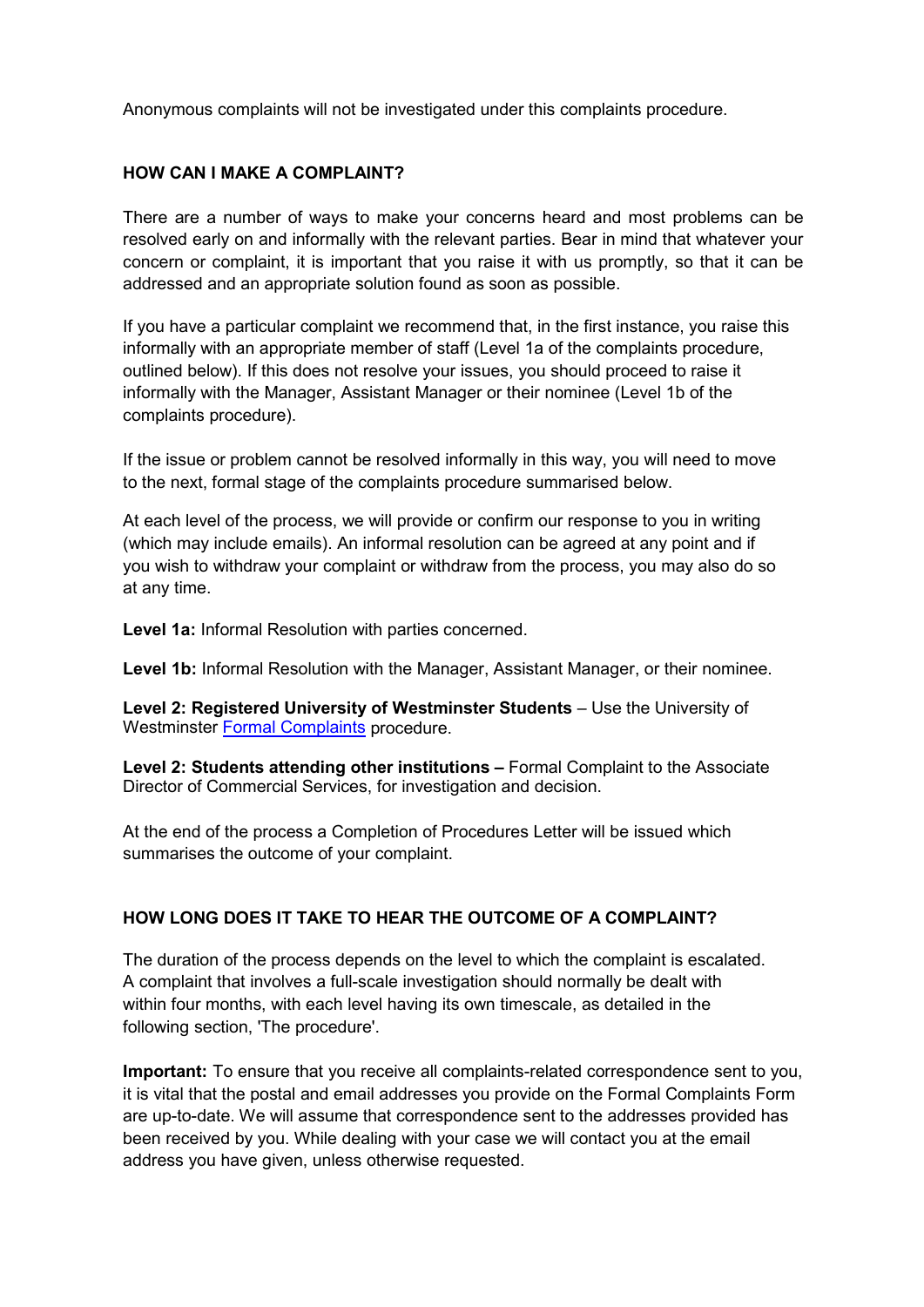# **WHAT ARE THE POSSIBLE OUTCOMES OF A FORMAL COMPLAINT?**

The University may find that your complaint is not justified and that no further action is required.

Your complaint may be either wholly or partially upheld, in which case the possible outcomes include:

- A formal apology
- Remedial action to be taken by the relevant individual(s) or area(s)
- Generic and specific training and development needs identified for University staff
- A policy review.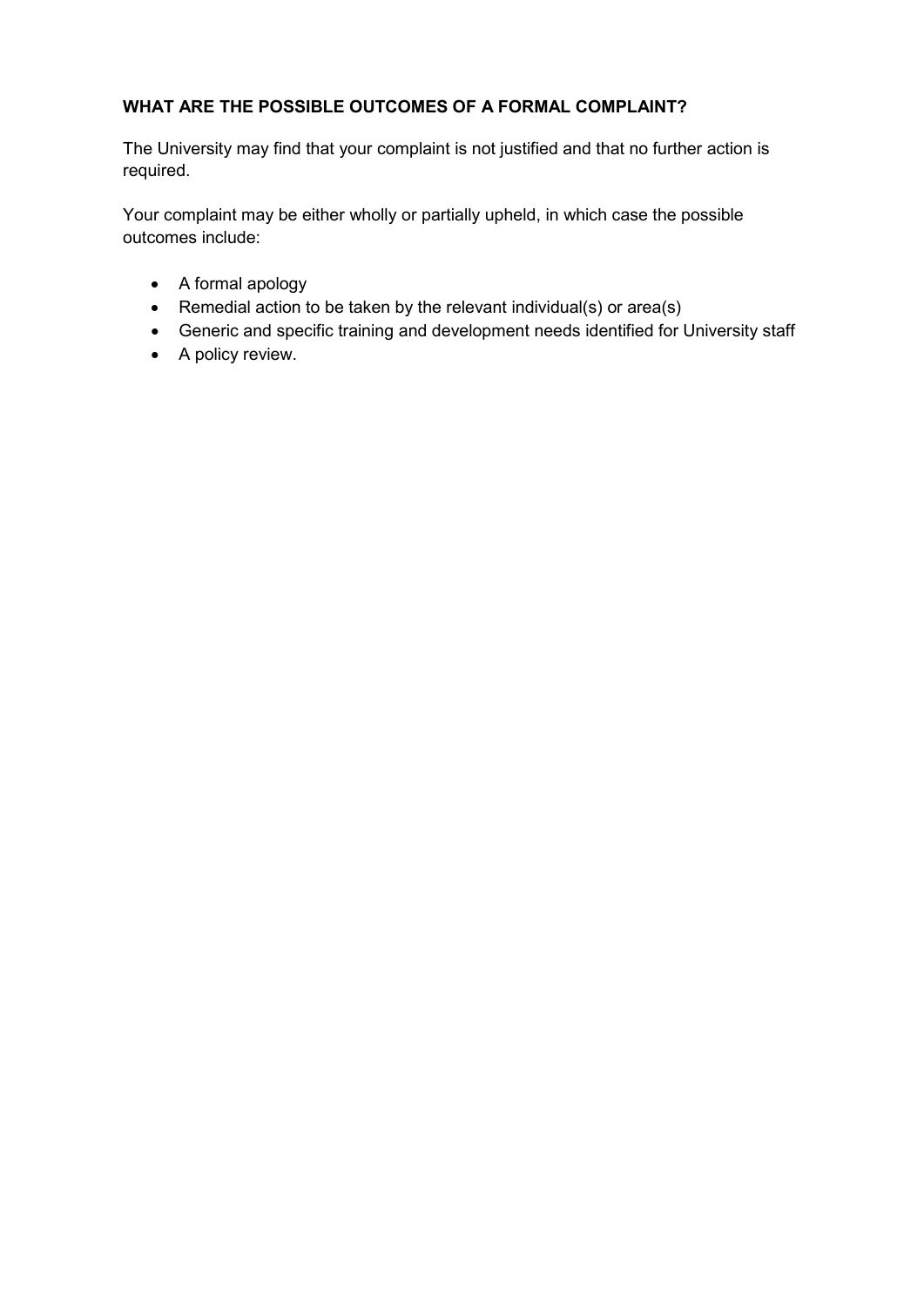## **THE PROCEDURE**

#### **LEVEL 1: INFORMAL RESOLUTION**

**Level 1a:** The easiest way to resolve an issue or problem is to approach those who are directly involved, straight away. You may, for example, need to speak to one of the following:

- Your Needs Assessor
- CLASS Management
- The Disability Advisor at your University
- The Students' Union

Level 1b: If you are unable to resolve the problem by speaking with these people, you should make a written statement to the CLASS Manager and Assistant Manager.

An email (or letter) should be sent to, or marked for the attention of, both the Manager and the Assistant Manager. See [contact details.](http://blog.westminster.ac.uk/class/contact-us/) A complaint about the Assistant Manager should be referred to the Manager only, and vice versa. The Assistant Manager will liaise with the Associate Director of Commercial Services regarding any complaint about the Manager.

The complaint should contain (where appropriate):

- The reason for your complaint, with sufficient detail to allow investigation.
- Names of people involved, where known.
- The outcome that would satisfy you.
- Your full contact details or those of your appointed representative and your preferred method of written contact, if different to the method you've used to contact us.

Your complaint will be acknowledged within 1 working day of receipt.

We will issue a full response within 10 working days of receipt of your complaint and all accompanying information. This response will indicate if your complaint was upheld and the reason for the decision. If we require further time to fully investigate your case we will issue an interim communication within this period and will let you know when you can expect a full response.

If no further correspondence is received within 15 working days of our response, the matter will be considered resolved.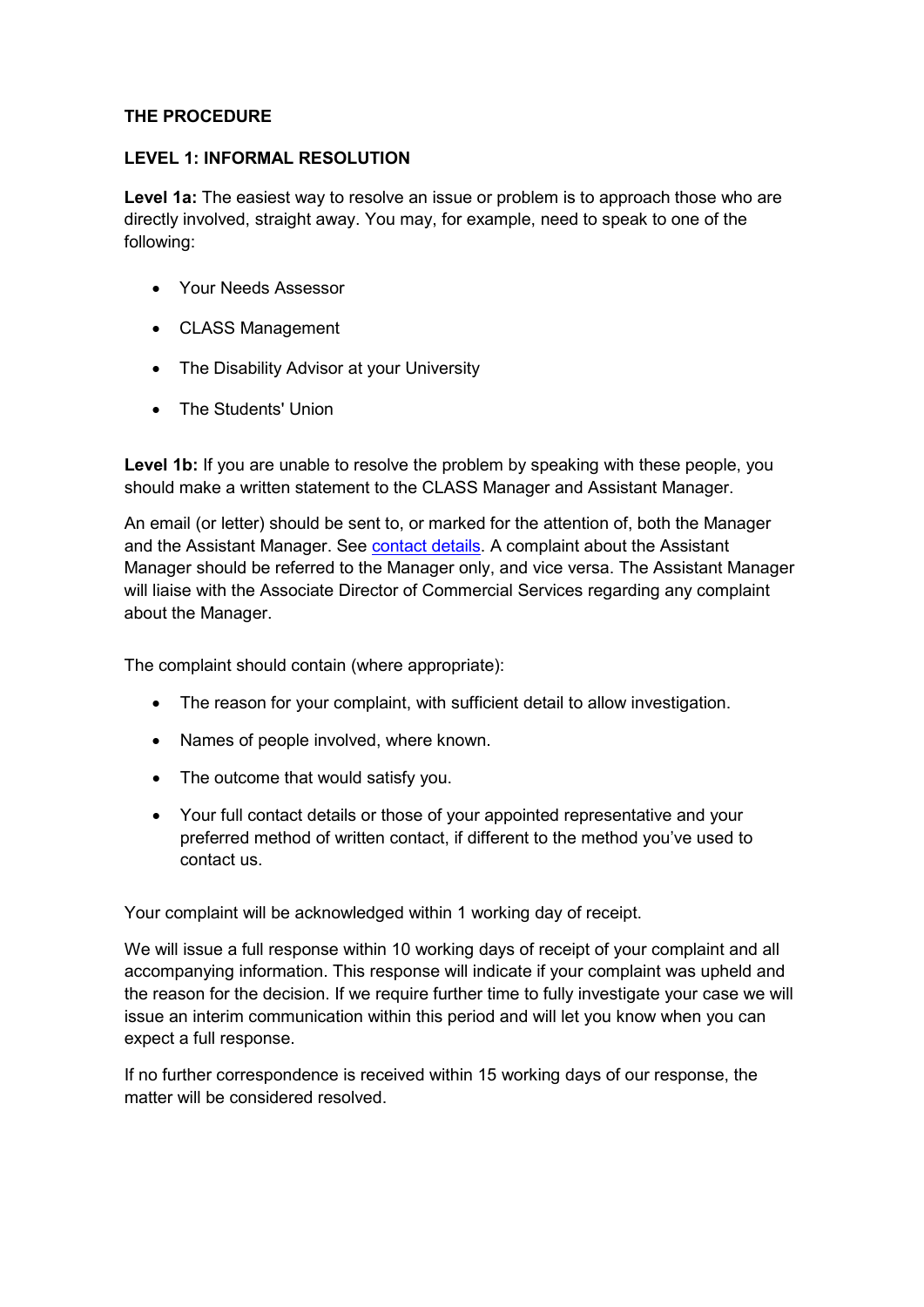# **LEVEL 2: FORMAL COMPLAINT –University of Westminster Students**

Please refer to the procedure on the main University website:

[https://www.westminster.ac.uk/current-students/guides-and-policies/student](https://www.westminster.ac.uk/current-students/guides-and-policies/student-matters/student-complaints)[matters/student-complaints](https://www.westminster.ac.uk/current-students/guides-and-policies/student-matters/student-complaints)

#### **LEVEL 2: FORMAL COMPLAINT – Non-University of Westminster Students**

If you cannot resolve your concerns informally (Level 1a and b), you will need to submit a formal complaint to the Associate Director – Commercial Services, who will acknowledge receipt of the form, in writing, within seven working days. Your communication should confirm that you have exhausted the Level 1 process and that you are escalating to Level 2 – Formal Complaint. It should contain sufficient relevant information to allow the case to be investigated.

The complaint will be investigated by the Associate Director - Commercial Services, who will seek to provide a written response to your complaint within 20 working days, keeping you informed of any reason this deadline cannot be met. If the complaint concerns the Associate Director of Commercial Services, the investigation will normally be handled by his/her line manager and should be sent to the Director of Estates, Planning and Development.

If your complaint refers to a named individual, he/she has the right to be informed and represented, and to respond before any conclusions are reached. The individual in question will be invited to submit a written statement and may be invited for an interview to discuss the complaint. You will have access to the statement provided by the individual in question and he/she will have access to your statements.

When the investigation is concluded, you will be informed in writing of the outcome of your complaint. This will include a summary of the facts relating, the decision on the complaint and any recommendations.

**Note:** Complex cases may take longer to investigate and timescales may also have to be extended during the vacation periods. You will be informed in writing and as soon as possible of the revised timeframe and the reasons that this is necessary. All reasonable steps will be taken to resolve cases with the minimum delay.

#### **COMPLETION OF PROCEDURES LETTER**

You will receive a Completion of Procedures communication where the University has made its substantive decision and there is no further avenue of appeal. The letter will be issued by the Associate Director – Commercial Services, and will provide the reasons for the decision on the complaint.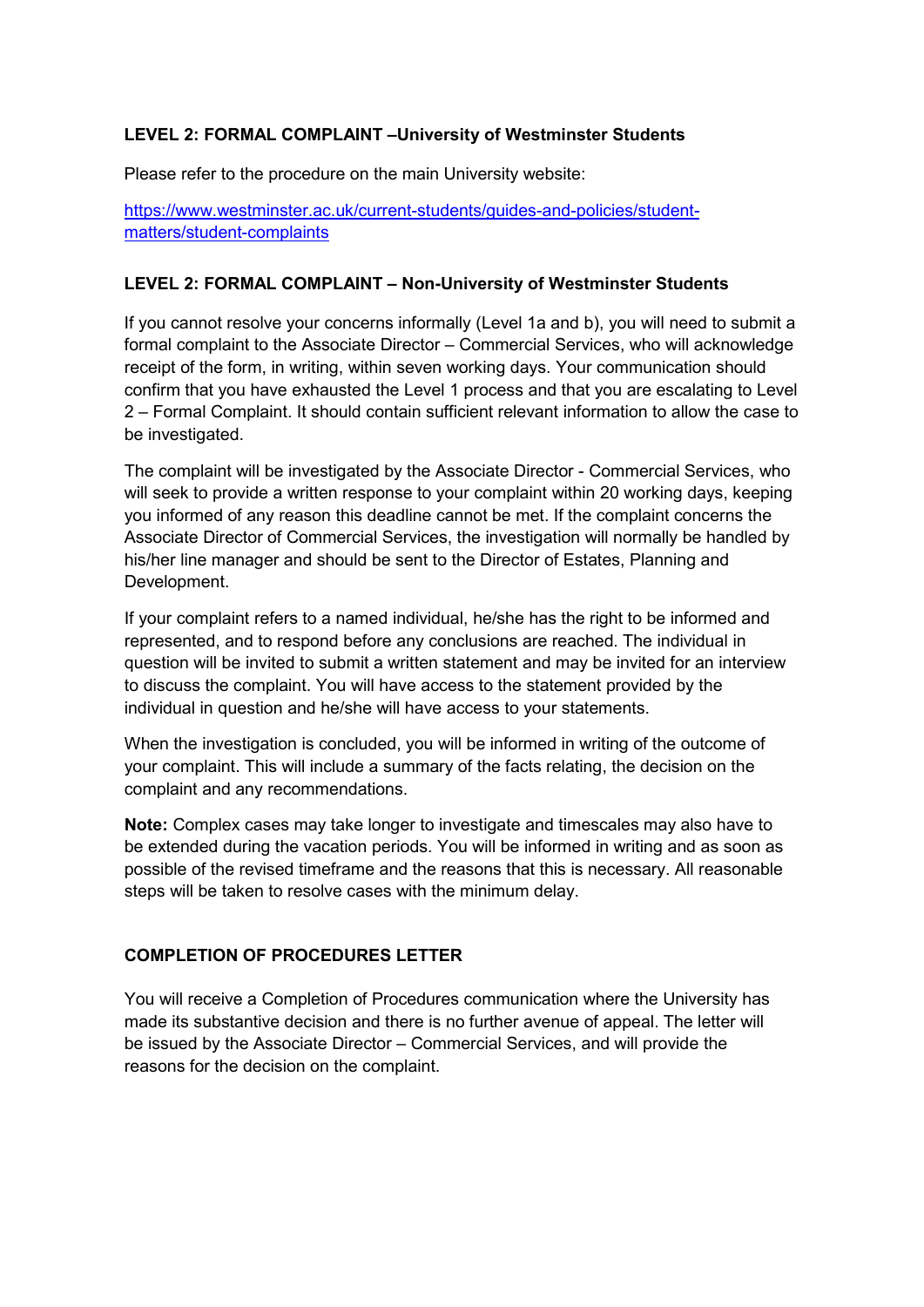# **ADDITIONAL NOTES - RELATIONSHIP TO OTHER PROCEDURES**

Issues covered by other specific University policies and procedures cannot be dealt with under the CLASS Complaints Procedure. It cannot be used to appeal against any decisions made under other University or CLASS policies. For example, some issues may be more appropriately pursued under the University's policies on Racial and Sexual Harassment or Equal Opportunities.

# **CONFIDENTIALITY AND DISCLOSURE**

The information you provide in your complaint will be disclosed to others, so that the complaint can be properly considered. If necessary, the University will disclose information you provide to other individuals concerned, so that they might respond to any allegation. From the point at which you submit your complaint, it is assumed that you give your consent for this disclosure.

# **CONDUCT OF YOUR COMPLAINT**

We expect you to use the established procedures and channels of communication to bring and resolve formal complaints. You can expect University staff involved in your complaint to assist in its resolution in an impartial, fair and polite manner. Whilst the University recognises that bringing a complaint can be a stressful experience for students, we ask that correspondence and other contact be in line with acceptable behaviour toward staff. What we consider unacceptable behaviour is outlined on the Student Code of Conduct webpage, at

[https://universityofwestminster.sharepoint.com/sites/00262/SitePages/Student%20Code](https://universityofwestminster.sharepoint.com/sites/00262/SitePages/Student%20Code%20of%20Conduct.aspx) [%20of%20Conduct.aspx](https://universityofwestminster.sharepoint.com/sites/00262/SitePages/Student%20Code%20of%20Conduct.aspx)

# **MALICIOUS OR VEXATIOUS COMPLAINTS**

If you make a complaint without foundation and without the aim to resolve a genuine grievance then this may be considered to be a malicious complaint.

If you persist unreasonably with a complaint, your complaint may be deemed to be vexatious. A vexatious complaint may involve making serial complaints about different matters, or raising the same or similar issues repeatedly.

If your complaint is deemed to be malicious or vexatious you will receive a letter from the University informing you that all correspondence has been concluded.

Complaints that are deemed to be malicious or vexatious may be subject to investigation under the University's student disciplinary procedures.

December 2012 [revised 12/05/15 & 13/04/18; URLs updated 05/11/20]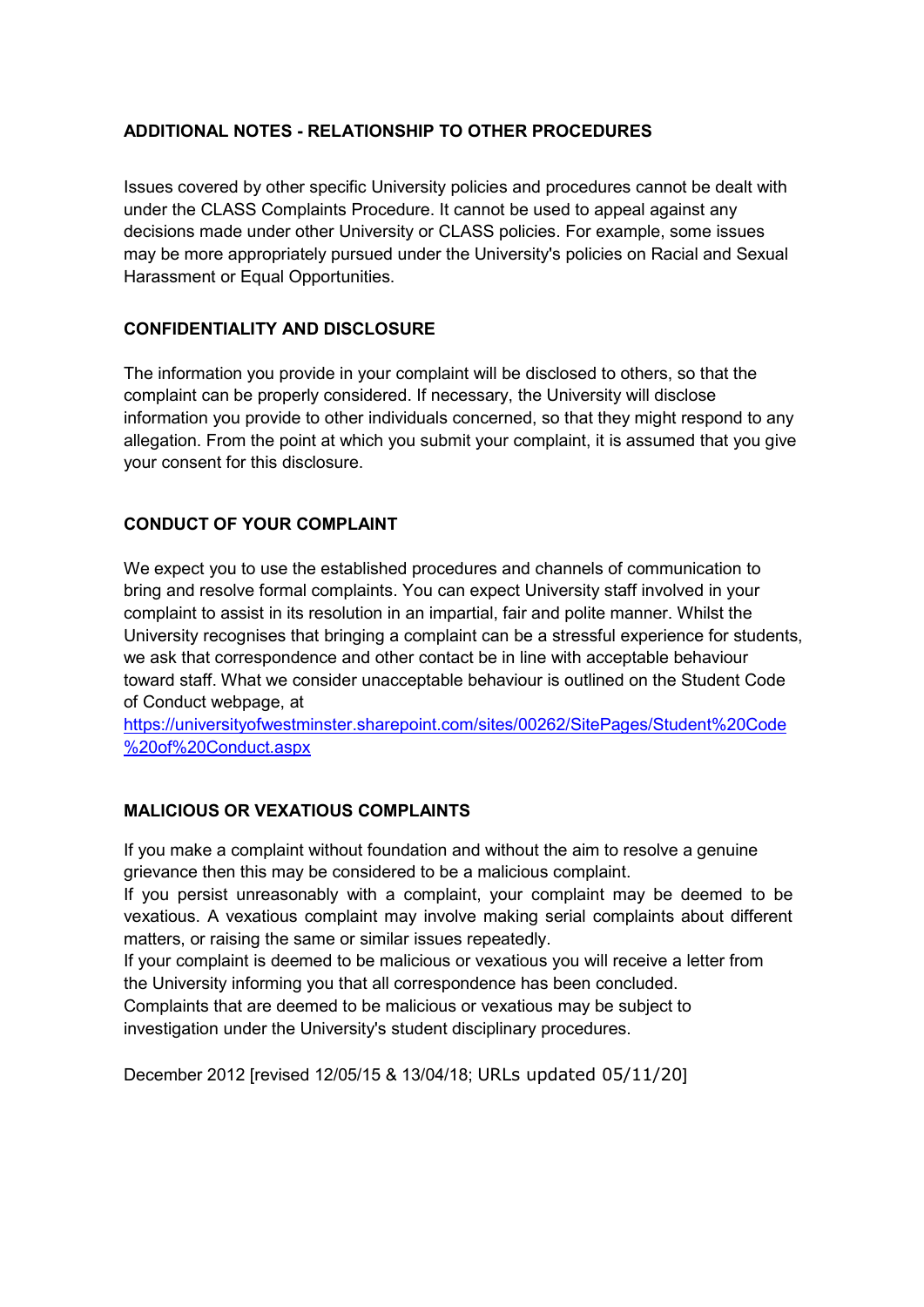# **CLASS Needs Assessment Recommendation Policy**

This policy is intended to deal with instances where the needs assessor and student cannot reach agreement regarding recommendations or where the funding body does not accept recommendations agreed between the student and the assessor.

#### The role of the Needs Assessor

The Needs Assessor acts as a conduit between the student and the funding body. They will recommend support strategies and will provide a thorough justification for the funding of these strategies.

To this end the assessor will:

- possess thorough knowledge, experience and understanding of support strategies;
- be aware of the DfE (Department for Education) DSA Guidance;
- adhere to the DfE Guidance as interpreted by CLASS management;
- keep up to date with and implement funding body policy;
- submit the report and any subsequent recommendations for Quality Assurance via CLASS, to gain approval for submission to the funding body;
- and demonstrate an awareness of precedent.

The funding body have the option of adopting the recommendations and funding the support or they will give a reason why they feel funding isn't justified. Funding decisions are entirely the responsibility of the funding body.

# Student and Needs Assessor cannot agree strategies during the Needs Assessment or before submission of the final report

If the assessor feels they cannot make appropriate or legitimate justification for strategies proposed by the student, without compromising the factors bullet pointed above, the student will have the option of halting the Needs Assessment process.

The report will not be written, or no further modifications will be made to a draft report, and no invoice will be submitted for the work performed to this point. The student will be free to approach another centre for a new Needs Assessment and CLASS will inform the funding body of this decision.

The funding body has ultimate responsibility for funding decisions and students will need to follow the funding body's Appeals or Complaints Procedure (as appropriate) if they wish to take it further.

# Student and Needs Assessor cannot agree additional strategies subsequent to the Needs Assessment

If the assessor feels they cannot make appropriate or legitimate justification for strategies proposed by the student, without compromising the factors bullet pointed above, they will provide a detailed explanation to the student.